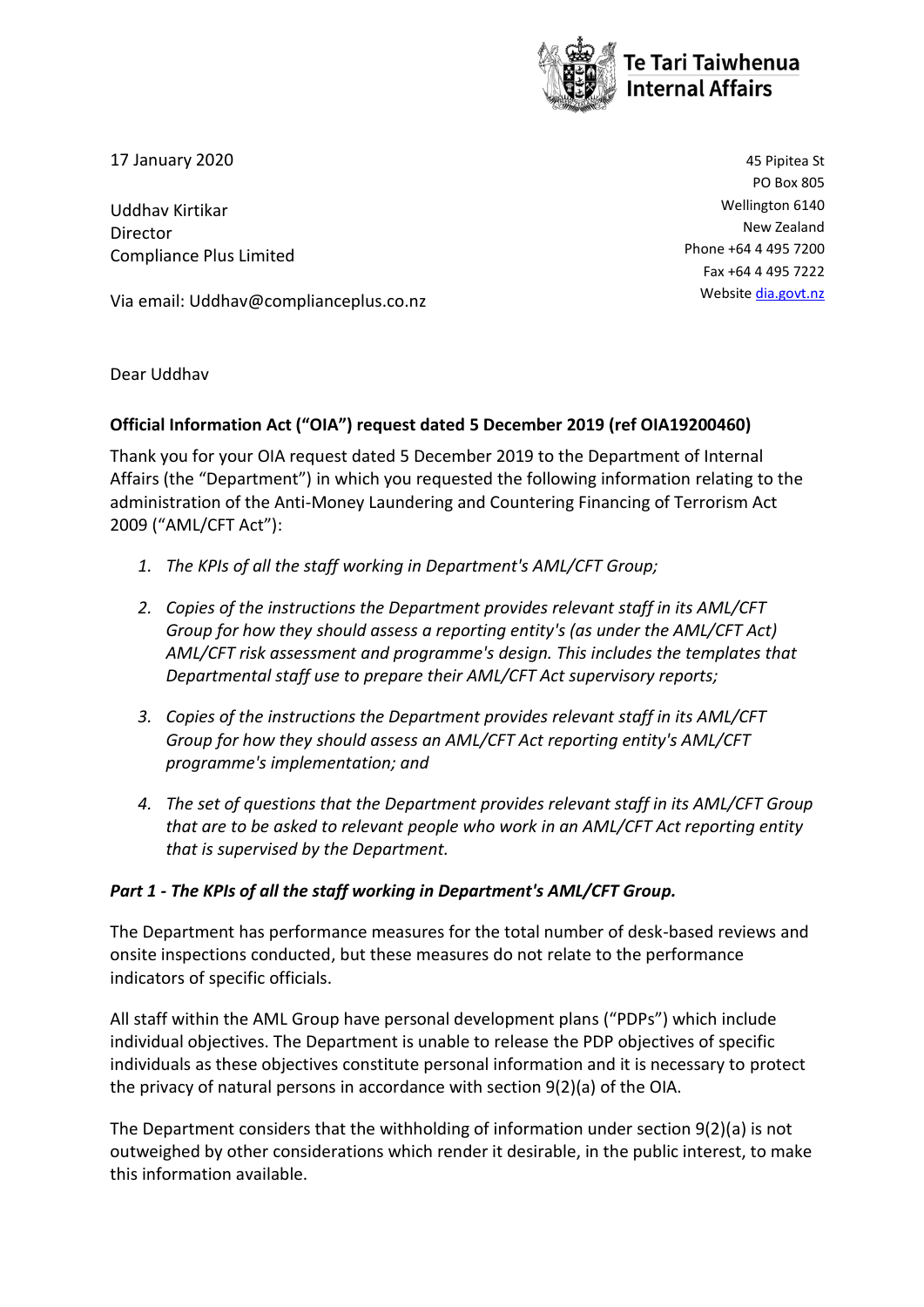# *Part 2 - Copies of the instructions the Department provides relevant staff in its AML/CFT Group for how they should assess a reporting entity's AML/CFT risk assessment and programme's design. This includes the templates that Departmental staff use to prepare their AML/CFT Act supervisory reports.*

The Department has interpreted this part of your request as asking for the specific instructions to officials of the AML Group explaining how to make a decision on an assessment of the design and implementation of a reporting entity's AML/CFT risk assessment and programme design.

We consider that any information relating to how AML Group officials plan a desk-based review or onsite inspection is out of scope of this part of your request.

When undertaking desk-based reviews of the AML/CFT risk assessment and compliance programme, officials utilise their knowledge of the obligations and expectations set out in the AML/CFT Act, which is built through experience, training and mentoring opportunities. With this knowledge in mind, officials apply their professional judgement and experience to determine whether compliance requirements are met, partially met, or not met.

Prior to finalising, all desk-based review reports are subject to a peer review process by a more senior colleague. This process ensures accuracy of findings and consistency of deskbased reviews across the Department's AML regulatory staff.

Reporting entities are required to apply a risk-based approach to meet their AML/CFT compliance obligations. The correct application of a risk-based approach results in risk assessments and compliance programmes that are specific to each reporting entity. This specificity does not lend itself to prescriptive instructions for assessing an AML/CFT risk assessment and AML/CFT programme that can be universally applied in all circumstances. Therefore, the Department does not hold any "instructions" as per the description in the above first paragraph of the response to this part of your request. Therefore, this part of your request is refused under section 18(g) of the OIA.

This part of your request extended to include a request for the templates that Department officials use to prepare their AML/CFT Act supervisory reports. The Department holds two templates in relation to supervisory reports which are attached to this letter. The titles of the template reports are outlined below:

- Anti-money Laundering and Countering Financing of Terrorism On-site Inspection Report Template – labelled as Document 1; and
- Anti-money Laundering and Countering Financing of Terrorism Desk-Based Review Report Template – labelled as Document 2.

# *Part 3 - Copies of the instructions the Department provides relevant staff in its AML/CFT Group for how they should assess an AML/CFT Act reporting entity's AML/CFT programme's implementation.*

For the reasons explained in our response to Part 2 of your request, the Department does not hold any instructions for the implementation of compliance programmes. Therefore, this part of your request is refused under section 18(g) of the OIA.